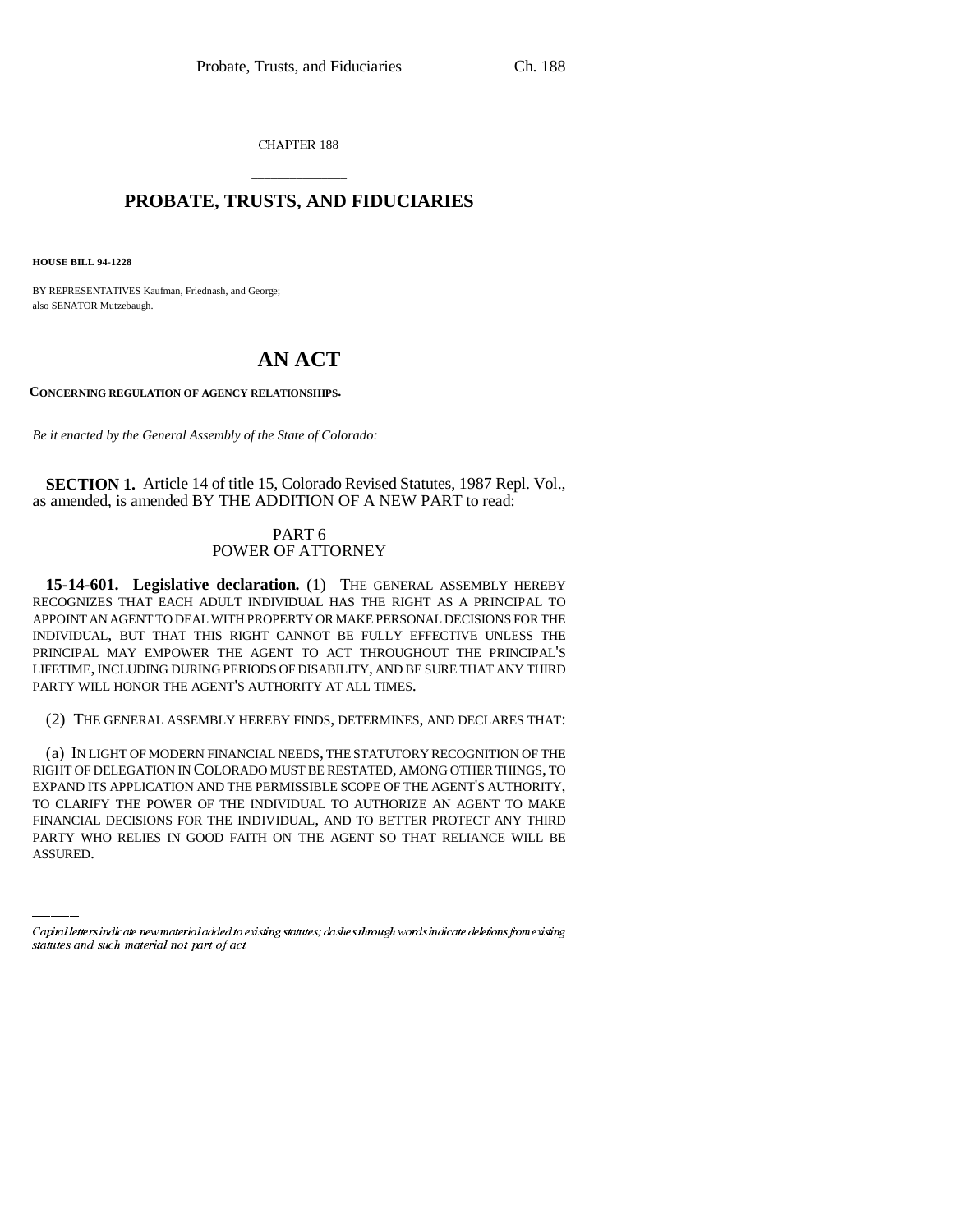(b) THE PUBLIC INTEREST REQUIRES A STANDARD FORM AFFIDAVIT OF AGENCY THAT ANY THIRD PARTY MAY USE TO ASSURE THAT AN AGENT'S AUTHORITY UNDER AN AGENCY HAS NOT BEEN ALTERED OR TERMINATED.

(3) THE GENERAL ASSEMBLY HEREBY FINDS, DETERMINES, AND DECLARES THAT NOTHING IN THIS PART 6 SHALL BE DEEMED TO AUTHORIZE OR ENCOURAGE ANY COURSE OF ACTION THAT VIOLATES THE CRIMINAL LAWS OF THIS STATE OR THE UNITED STATES. SIMILARLY, NOTHING IN THIS PART 6 SHALL BE DEEMED TO AUTHORIZE OR ENCOURAGE ANY VIOLATION OF ANY CIVIL RIGHT EXPRESSED IN THE CONSTITUTION, STATUTES, CASE LAW, OR ADMINISTRATIVE RULINGS OF THIS STATE OR THE UNITED STATES OR ANY COURSE OF ACTION THAT VIOLATES THE PUBLIC POLICY EXPRESSED IN THE CONSTITUTION, STATUTES, CASE LAW, OR ADMINISTRATIVE RULINGS OF THIS STATE OR THE UNITED STATES.

(4) THE GENERAL ASSEMBLY HEREBY RECOGNIZES EACH ADULT'S CONSTITUTIONAL RIGHT TO ACCEPT OR REJECT MEDICAL TREATMENT, ARTIFICIAL NOURISHMENT, AND HYDRATION AND THE RIGHT TO CREATE ADVANCED MEDICAL DIRECTIVES AND TO APPOINT AN AGENT TO MAKE HEALTH CARE DECISIONS UNDER A MEDICAL DURABLE POWER OF ATTORNEY. THE "COLORADO PATIENT AUTONOMY ACT", SECTIONS 15-14-503 TO 15-14-509, IS INTENDED TO ASSIST THE EXERCISE OF SUCH RIGHTS.

(5) IN THE EVENT OF A CONFLICT BETWEEN THE PROVISIONS OF THIS PART 6 AND THE "COLORADO PATIENT AUTONOMY ACT" OR BETWEEN THE PROVISIONS OF POWERS OF ATTORNEY PREPARED PURSUANT TO THIS PART 6 AND THE "COLORADO PATIENT AUTONOMY ACT", THE PROVISIONS OF THE "COLORADO PATIENT AUTONOMY ACT" OR PROVISIONS OF POWERS OF ATTORNEY PREPARED PURSUANT TO THE "COLORADO PATIENT AUTONOMY ACT" SHALL PREVAIL.

(6) THIS PART 6 DOES NOT ABRIDGE THE RIGHT OF ANY PERSON TO ENTER INTO A VERBAL PRINCIPAL AND AGENT RELATIONSHIP. A BROKERAGE RELATIONSHIP BETWEEN A REAL ESTATE BROKER AND A SELLER, LANDLORD, BUYER, OR TENANT IN A REAL ESTATE TRANSACTION ESTABLISHED PURSUANT TO PART 8 OF ARTICLE 61 OF TITLE 12, C.R.S., SHALL BE GOVERNED BY THE PROVISIONS OF PART 8 OF ARTICLE 61 OF TITLE 12, C.R.S., AND NOT BY THIS PART 6.

(7) THIS PART 6 DOES NOT CREATE ANY POWER OR RIGHT IN AN AGENT THAT THE AGENT'S PRINCIPAL DOES NOT HOLD OR POSSESS AND DOES NOT ABRIDGE CONTRACTS EXISTING BETWEEN PRINCIPALS AND THIRD PARTIES.

**15-14-602. Definitions.** AS USED IN THIS PART 6:

(1) "AGENCY" MEANS THE RELATIONSHIP BETWEEN THE PRINCIPAL AND THE PRINCIPAL'S AGENT.

(2) "AGENCY INSTRUMENT" MEANS THE WRITTEN POWER OF ATTORNEY OR OTHER WRITTEN INSTRUMENT OF AGENCY GOVERNING THE RELATIONSHIP BETWEEN THE PRINCIPAL AND AGENT. AN AGENCY IS SUBJECT TO THE PROVISIONS OF THIS PART 6 TO THE EXTENT THE AGENCY RELATIONSHIP IS ESTABLISHED IN WRITING AND MAY BE CONTROLLED BY THE PRINCIPAL, EXCLUDING AGENCIES AND POWERS FOR THE BENEFIT OF THE AGENT. THIS DEFINITION SHALL NOT APPLY TO MEDICAL POWERS OF ATTORNEY DRAFTED PURSUANT TO THE "COLORADO PATIENT AUTONOMY ACT",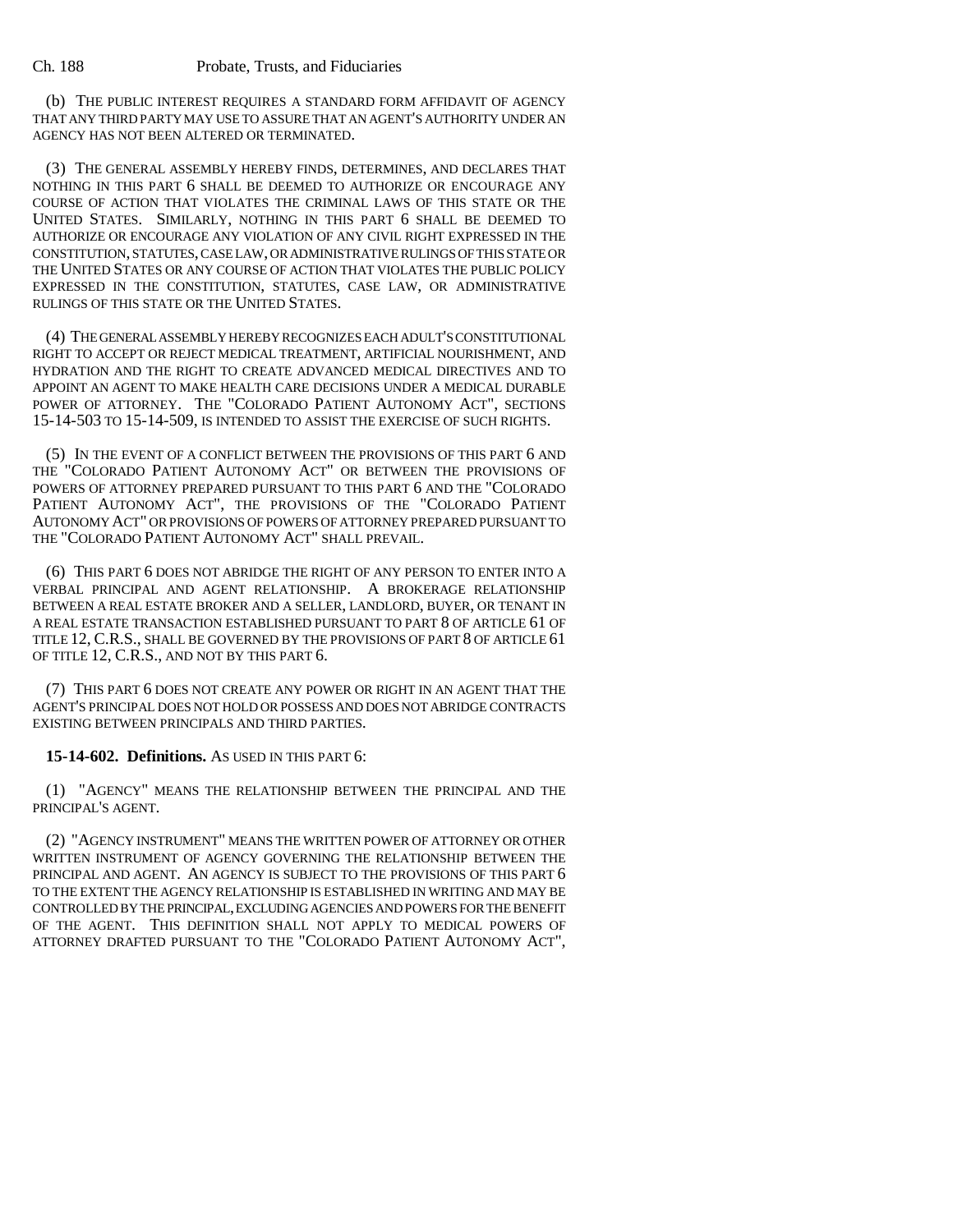SECTIONS 15-14-503 TO 15-14-509.

(3) "AGENT" MEANS THE ATTORNEY-IN-FACT OR OTHER PERSON, INCLUDING SUCCESSORS, WHO IS AUTHORIZED BY THE AGENCY INSTRUMENT TO ACT FOR THE PRINCIPAL.

(4) "PRINCIPAL" MEANS AN INDIVIDUAL, CORPORATION, TRUST, PARTNERSHIP, LIMITED LIABILITY COMPANY, OR OTHER ENTITY, INCLUDING, BUT NOT LIMITED TO, AN INDIVIDUAL ACTING AS TRUSTEE, PERSONAL REPRESENTATIVE, OR OTHER FIDUCIARY, WHO SIGNS A POWER OF ATTORNEY OR OTHER INSTRUMENT OF AGENCY GRANTING POWERS TO AN AGENT.

(5) "THIRD PARTY" MEANS ANY PERSON WHO IS REQUESTED BY AN AGENT UNDER AN AGENCY INSTRUMENT TO RECOGNIZE THE AGENT'S AUTHORITY TO DEAL WITH THE PRINCIPAL'S PROPERTY OR WHO ACTS IN GOOD-FAITH RELIANCE ON A COPY OF THE AGENCY INSTRUMENT. "THIRD PARTY" INCLUDES AN INDIVIDUAL, CORPORATION, TRUST, PARTNERSHIP, LIMITED LIABILITY COMPANY, OR OTHER ENTITY, AS MAY BE APPROPRIATE.

**15-14-603. Applicability.** (1) (a) THE PRINCIPAL MAY SPECIFY IN THE AGENCY INSTRUMENT:

(I) THE EVENT UPON WHICH OR TIME WHEN THE AGENCY BEGINS AND TERMINATES;

(II) THE MODE OF REVOCATION OR AMENDMENT OF THE AGENCY INSTRUMENT; AND

(III) THE RIGHTS, POWERS, DUTIES, LIMITATIONS, IMMUNITIES, AND OTHER TERMS APPLICABLE TO THE AGENT AND TO ALL THIRD PARTIES DEALING WITH THE AGENT.

(b) THE PROVISIONS OF THE AGENCY INSTRUMENT CONTROL IN THE CASE OF A CONFLICT BETWEEN THE PROVISIONS OF THE AGENCY INSTRUMENT AND THE PROVISIONS OF THIS PART 6. IN THE AGENCY INSTRUMENT, THE PRINCIPAL MAY AUTHORIZE THE AGENT TO APPOINT A SUCCESSOR AGENT.

(2) (a) EXCEPT AS OTHERWISE PROVIDED IN THIS PART 6, ON OR AFTER THE EFFECTIVE DATE OF THIS PART 6:

(I) THE PROVISIONS OF THIS PART 6 GOVERN EVERY AGENCY INSTRUMENT, WHENEVER AND WHEREVER EXECUTED, AND ALL ACTS OF THE AGENT, TO THE EXTENT THE PROVISIONS OF THIS PART 6 ARE NOT INCONSISTENT WITH THE AGENCY INSTRUMENT; AND

(II) THE PROVISIONS OF THIS PART 6 APPLY TO ALL AGENCY INSTRUMENTS EXERCISED IN COLORADO AND TO ALL OTHER AGENCY INSTRUMENTS IF THE PRINCIPAL IS A RESIDENT OF COLORADO AT THE TIME THE AGENCY INSTRUMENT IS SIGNED OR AT THE TIME OF EXERCISE OR IF THE AGENCY INSTRUMENT INDICATES THAT COLORADO LAW IS TO APPLY.

(b) THE STATUTORY POWER OF ATTORNEY FOR PROPERTY FORM SET FORTH IN SECTION 15-1-1302 DOES NOT LIMIT THE APPLICABILITY OF THE PROVISIONS OF THIS PART 6. IT IS THE GENERAL ASSEMBLY'S INTENT THAT EVERY AGENCY INSTRUMENT,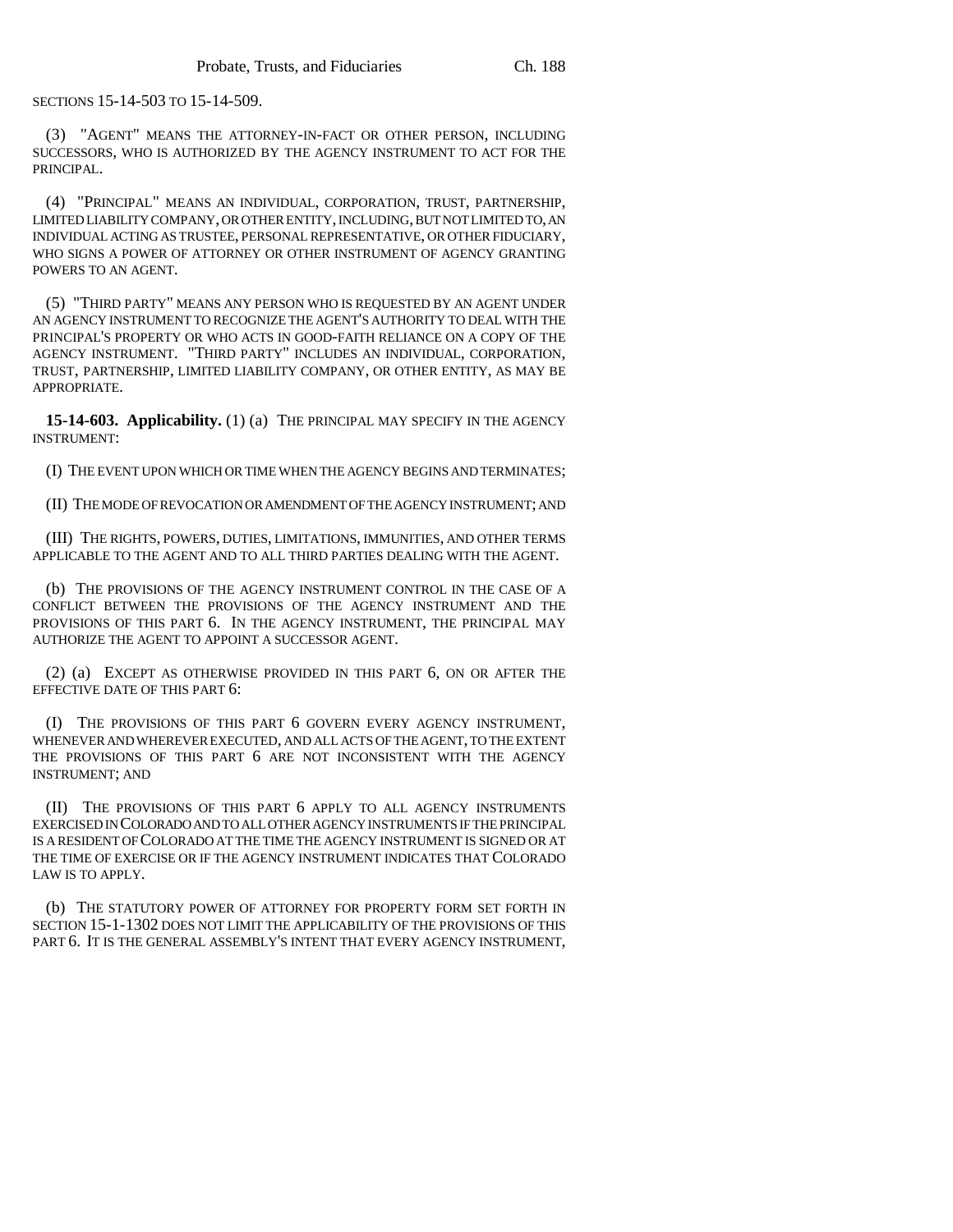INCLUDING BUT NOT LIMITED TO STATUTORY AGENCY INSTRUMENTS, SHALL HAVE THE BENEFIT OF AND BE GOVERNED BY ALL OF THE GENERAL PROVISIONS OF THIS PART 6, EXCEPT AS OTHERWISE PROVIDED IN THIS PART 6 OR TO THE EXTENT THE TERMS OF THE AGENCY INSTRUMENT ARE INCONSISTENT WITH THE PROVISIONS OF THIS PART 6.

(3) THE AUTHORITY OF AN ATTORNEY-IN-FACT OR AN AGENT TO ACT ON BEHALF OF THE PRINCIPAL MAY INCLUDE, BUT IS NOT LIMITED TO, THE POWERS SPECIFIED IN SECTIONS 15-14-501 TO 15-14-506.

(4) A PRINCIPAL MUST BE AT LEAST EIGHTEEN YEARS OF AGE TO EXECUTE AN AGENCY INSTRUMENT UNDER THE PROVISIONS OF THIS PART 6. A NATURAL PERSON MUST BE AT LEAST TWENTY-ONE YEARS OF AGE TO BE APPOINTED AS AN AGENT UNDER AN AGENCY INSTRUMENT.

**15-14-604. Duration of agency - amendment and revocation - effect of disability - resignation of agent.** (1) WHERE AN AGENCY INSTRUMENT CONTAINS THE LANGUAGE SPECIFIED IN SECTION 15-14-501 (1) OR OTHERWISE SPECIFIES THAT THE AGENT DESIGNATED THEREIN MAY EXERCISE THE AUTHORITY CONFERRED NOTWITHSTANDING THE PRINCIPAL'S DISABILITY, SUCH AGENT MAY EXERCISE SUCH AUTHORITY NOTWITHSTANDING THE PRINCIPAL'S LATER DISABILITY OR INCAPACITY OR LATER UNCERTAINTY AS TO WHETHER THE PRINCIPAL IS DEAD.

(2) ANY AGENCY CREATED BY AN AGENCY INSTRUMENT CONTINUES UNTIL THE DEATH OF THE PRINCIPAL, REGARDLESS OF THE LENGTH OF TIME THAT ELAPSES, UNLESS THE AGENCY INSTRUMENT STATES AN EARLIER TERMINATION DATE. THE PRINCIPAL MAY AMEND OR REVOKE THE AGENCY INSTRUMENT AT ANY TIME AND IN ANY MANNER THAT IS COMMUNICATED TO THE AGENT OR TO ANY OTHER PERSON WHO IS RELATED TO THE SUBJECT MATTER OF THE AGENCY. ANY AGENT WHO ACTS IN GOOD FAITH ON BEHALF OF THE PRINCIPAL WITHIN THE SCOPE OF AN AGENCY INSTRUMENT IS NOT LIABLE FOR ANY ACTS THAT ARE NO LONGER AUTHORIZED BY REASON OF AN AMENDMENT OR REVOCATION OF THE AGENCY INSTRUMENT UNTIL THE AGENT RECEIVES ACTUAL NOTICE OF THE AMENDMENT OR REVOCATION. AN AGENCY MAY BE TEMPORARILY CONTINUED UNDER THE CONDITIONS SPECIFIED IN SECTION 15-14-607.

(3) ALL ACTS OF THE AGENT THAT ARE WITHIN THE SCOPE OF THE AGENCY AND ARE COMMITTED DURING ANY PERIOD OF DISABILITY, INCAPACITY, OR INCOMPETENCY OF THE PRINCIPAL HAVE THE SAME EFFECT AND INURE TO THE BENEFIT OF AND BIND THE PRINCIPAL AND HIS OR HER SUCCESSORS IN INTEREST AS IF THE PRINCIPAL WERE COMPETENT AND NOT DISABLED.

(4) ANY AGENT ACTING ON BEHALF OF A PRINCIPAL UNDER AN AGENCY INSTRUMENT HAS THE RIGHT TO RESIGN UNDER THE TERMS AND CONDITIONS STATED IN THE AGENCY INSTRUMENT. IF THE AGENCY INSTRUMENT DOES NOT SPECIFY THE TERMS AND CONDITIONS OF RESIGNATION, AN AGENT MAY RESIGN BY NOTIFYING THE PRINCIPAL, OR THE PRINCIPAL'S GUARDIAN OR CONSERVATOR IF ONE HAS BEEN APPOINTED, IN WRITING OF THE AGENT'S RESIGNATION. THE AGENT SHALL ALSO NOTIFY IN WRITING THE SUCCESSOR AGENT, IF ANY, AND ALL REASONABLY ASCERTAINABLE THIRD PARTIES WHO ARE AFFECTED BY THE RESIGNATION. IN ALL CASES, ANY PARTY WHO RECEIVES NOTICE OF THE RESIGNATION OF AN AGENT IS BOUND BY SUCH NOTICE.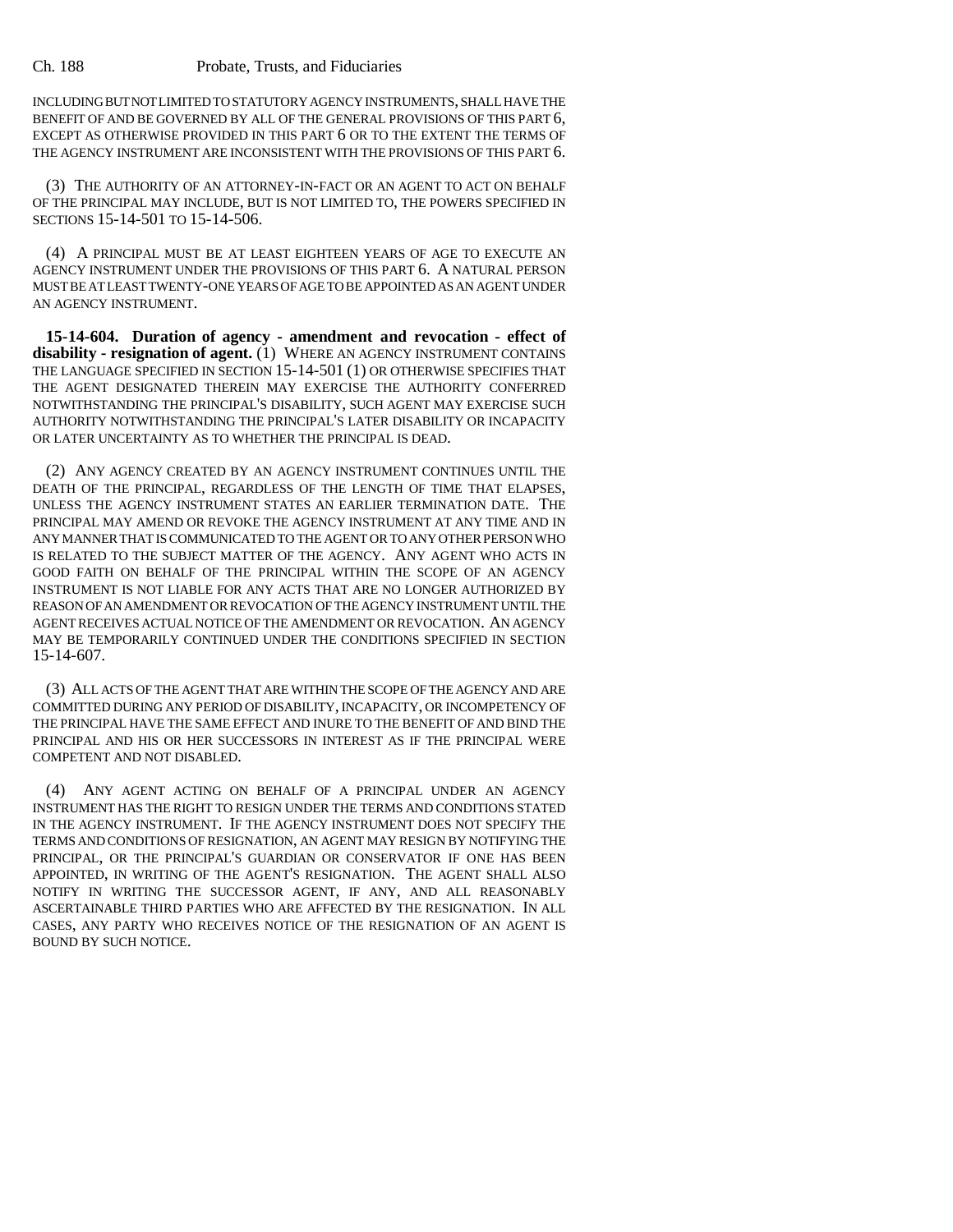**15-14-605. Dissolution of marriage.** IF AN AGENCY INSTRUMENT APPOINTS THE PRINCIPAL'S SPOUSE AS AGENT AND A COURT ENTERS A DECREE OF DISSOLUTION OF MARRIAGE OR LEGAL SEPARATION BETWEEN THE PRINCIPAL AND SPOUSE AFTER THE AGENCY INSTRUMENT IS SIGNED, THE SPOUSE SHALL BE DEEMED TO HAVE DIED AT THE TIME OF THE DECREE FOR PURPOSES OF THE AGENCY.

**15-14-606. Duty - standard of care - record-keeping - exoneration.** UNLESS OTHERWISE AGREED BY THE PRINCIPAL AND AGENT IN THE AGENCY INSTRUMENT, AN AGENT IS UNDER NO DUTY TO EXERCISE THE POWERS GRANTED BY THE AGENCY OR TO ASSUME CONTROL OF OR RESPONSIBILITY FOR ANY OF THE PRINCIPAL'S PROPERTY, CARE, OR AFFAIRS, REGARDLESS OF THE PRINCIPAL'S PHYSICAL OR MENTAL CONDITION. WHENEVER THE AGENT EXERCISES THE POWERS GRANTED BY THE AGENCY, THE AGENT SHALL USE DUE CARE TO ACT IN THE BEST INTERESTS OF THE PRINCIPAL IN ACCORDANCE WITH THE TERMS OF THE AGENCY. ANY AGENT WHO ACTS UNDER AN AGENCY INSTRUMENT SHALL BE LIABLE FOR ANY BREACH OF LEGAL DUTY OWED BY THE AGENT TO THE PRINCIPAL UNDER COLORADO LAW. THE AGENT SHALL KEEP A RECORD OF ALL RECEIPTS, DISBURSEMENTS, AND SIGNIFICANT ACTIONS TAKEN UNDER THE AGENCY. THE AGENT SHALL NOT BE LIABLE FOR ANY LOSS DUE TO THE ACT OR DEFAULT OF ANY OTHER PERSON. WHEN EXERCISING ANY POWERS UNDER AN AGENCY DURING ANY PERIOD OF DISABILITY OF THE PRINCIPAL, THE AGENT SHALL BE HELD TO THE STANDARD OF CARE OF A FIDUCIARY AS SPECIFIED IN SECTIONS 15-14-417 AND 15-16-302.

**15-14-607. Reliance on an agency instrument.** (1) (a) ANY THIRD PARTY WHO ACTS IN GOOD-FAITH RELIANCE ON AN AGENCY INSTRUMENT THAT IS DULY NOTARIZED SHALL BE FULLY PROTECTED AND RELEASED TO THE SAME EXTENT AS IF SUCH THIRD PARTY DEALT DIRECTLY WITH THE PRINCIPAL AS A FULLY COMPETENT PERSON. UPON DEMAND OF ANY THIRD PARTY, THE AGENT SHALL FURNISH AN AFFIDAVIT THAT STATES THAT THE AGENCY INSTRUMENT RELIED UPON IS A TRUE COPY OF THE AGENCY INSTRUMENT AND THAT, TO THE BEST OF THE AGENT'S KNOWLEDGE, THE PRINCIPAL IS ALIVE AND THE RELEVANT POWERS OF THE AGENT HAVE NOT BEEN ALTERED OR TERMINATED; HOWEVER, ANY THIRD PARTY WHO ACTS IN GOOD-FAITH RELIANCE ON AN AGENCY INSTRUMENT SHALL BE PROTECTED REGARDLESS OF WHETHER SUCH THIRD PARTY DEMANDS OR RECEIVES AN AFFIDAVIT.

(b) (I) ANY THIRD PARTY WHO DEALS WITH AN AGENT MAY PRESUME, IN THE ABSENCE OF ACTUAL KNOWLEDGE TO THE CONTRARY, THAT:

(A) THE AGENCY INSTRUMENT NAMING THE AGENT WAS VALIDLY EXECUTED;

(B) THE PRINCIPAL WAS COMPETENT AT THE TIME OF EXECUTION; AND

(C) AT THE TIME OF RELIANCE, THE PRINCIPAL IS ALIVE, THE AGENCY INSTRUMENT AND THE RELEVANT POWERS OF THE AGENT HAVE NOT TERMINATED OR BEEN AMENDED, AND THE ACTS OF THE AGENT CONFORM TO THE STANDARDS OF THIS PART 6.

(II) ANY THIRD PARTY WHO RELIES ON AN AGENCY INSTRUMENT SHALL NOT BE RESPONSIBLE FOR THE PROPER APPLICATION OF ANY PROPERTY DELIVERED TO OR CONTROLLED BY THE AGENT OR FOR QUESTIONING THE AUTHORITY OF THE AGENT.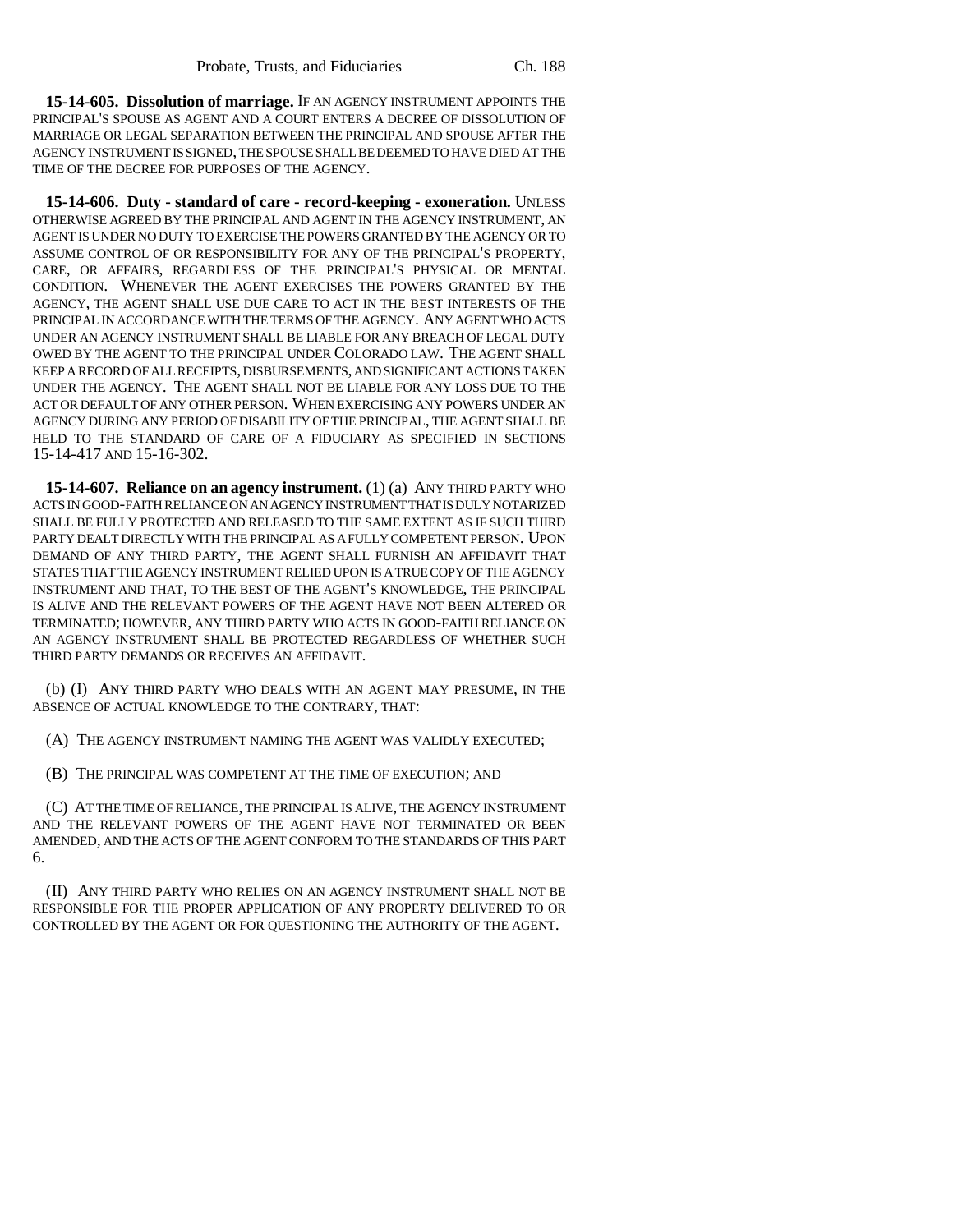(2) ANY PERSON TO WHOM THE AGENT, OPERATING UNDER A DULY NOTARIZED AGENCY INSTRUMENT, COMMUNICATES A DIRECTION THAT IS IN ACCORDANCE WITH THE TERMS OF THE AGENCY INSTRUMENT SHALL COMPLY WITH SUCH DIRECTION. ANY PERSON WHO ARBITRARILY OR WITHOUT REASONABLE CAUSE FAILS TO COMPLY WITH SUCH DIRECTION SHALL BE SUBJECT TO THE COSTS, EXPENSES, AND REASONABLE ATTORNEY FEES REQUIRED TO APPOINT A CONSERVATOR FOR THE PRINCIPAL, TO OBTAIN A DECLARATORY JUDGMENT, OR TO OBTAIN AN ORDER PURSUANT TO SECTION 15-14-409.

(3) ANY THIRD PARTY THAT HAS REASONABLE CAUSE TO QUESTION THE AUTHENTICITY, VALIDITY, OR AUTHORITY OF AN AGENCY INSTRUMENT OR AGENCY MAY MAKE PROMPT AND REASONABLE INQUIRY OF THE AGENT, THE PRINCIPAL, OR OTHER PERSONS INVOLVED FOR ADDITIONAL INFORMATION AND MAY SUBMIT AN INTERPLEADER ACTION TO THE DISTRICT COURT OR THE PROBATE COURT OF THE COUNTY IN WHICH THE PRINCIPAL RESIDES BY DEPOSITING ANY FUNDS OR OTHER ASSETS THAT MAY BE AFFECTED BY THE AGENCY INSTRUMENT WITH THE APPROPRIATE COURT. IN SUCH AN INTERPLEADER ACTION, IF THE COURT FINDS THAT THE THIRD PARTY HAD REASONABLE CAUSE TO COMMENCE THE ACTION, THE THIRD PARTY SHALL BE ENTITLED TO ALL REASONABLE EXPENSES AND COSTS INCURRED BY THE THIRD PARTY IN BRINGING THE INTERPLEADER ACTION.

(4) ANY THIRD PARTY MAY REQUIRE AN AGENT TO PRESENT, AS PROOF OF THE AGENCY, EITHER THE ORIGINAL AGENCY INSTRUMENT NAMING SUCH AGENT OR A FACSIMILE THEREOF CERTIFIED BY A NOTARY. THE AGENT HAS DISCRETION TO DETERMINE WHETHER TO PROVIDE THE ORIGINAL AGENCY INSTRUMENT OR A CERTIFIED FACSIMILE.

**15-14-608. Preservation of estate plan and trusts.** (1) IN EXERCISING ANY POWERS GRANTED UNDER THE AGENCY INSTRUMENT, THE AGENT SHALL TAKE THE PRINCIPAL'S ESTATE PLAN INTO ACCOUNT, INSOFAR AS IT IS KNOWN TO THE AGENT, AND SHALL ATTEMPT TO PRESERVE THE ESTATE PLAN. SPECIFICALLY, THE AGENT SHALL PRESERVE THE ESTATE PLAN IN EXERCISING ANY POWERS OF AMENDMENT OR REVOCATION AND ANY POWERS TO EXPEND OR WITHDRAW PROPERTY PASSING BY TRUST, CONTRACT, OR BENEFICIARY DESIGNATION AT THE PRINCIPAL'S DEATH, INCLUDING, BUT NOT LIMITED TO, SPECIFICALLY BEQUEATHED PROPERTY, JOINT ACCOUNTS, LIFE INSURANCE, TRUSTS, AND RETIREMENT PLANS. THE AGENT SHALL BE LIABLE TO A BENEFICIARY ONLY FOR ACTIONS TAKEN IN BAD FAITH.

(2) AN AGENT MAY NOT REVOKE OR AMEND A TRUST THAT IS REVOCABLE OR AMENDABLE BY THE PRINCIPAL WITHOUT SPECIFIC AUTHORITY AND SPECIFIC REFERENCE TO THE TRUST IN THE AGENCY INSTRUMENT. IN ADDITION, AN AGENT MAY NOT REQUIRE THE TRUSTEE OF ANY TRUST FOR THE BENEFIT OF THE PRINCIPAL TO PAY INCOME OR PRINCIPAL TO THE AGENT WITHOUT SPECIFIC AUTHORITY AND SPECIFIC REFERENCE TO THE TRUST IN THE AGENCY INSTRUMENT. THE AGENT SHALL HAVE ACCESS TO AND THE RIGHT TO COPY, BUT NOT TO HOLD, THE PRINCIPAL'S WILL, TRUSTS, AND OTHER PERSONAL PAPERS AND RECORDS TO THE EXTENT THE AGENT DEEMS NECESSARY FOR PURPOSES OF EXERCISING THE AGENCY POWERS.

**15-14-609. Agency - court relationship.** (1) UPON PETITION BY ANY INTERESTED PERSON, INCLUDING THE AGENT, AFTER SUCH NOTICE TO INTERESTED PERSONS AS THE COURT DIRECTS AND UPON A FINDING BY THE COURT THAT THE PRINCIPAL LACKS THE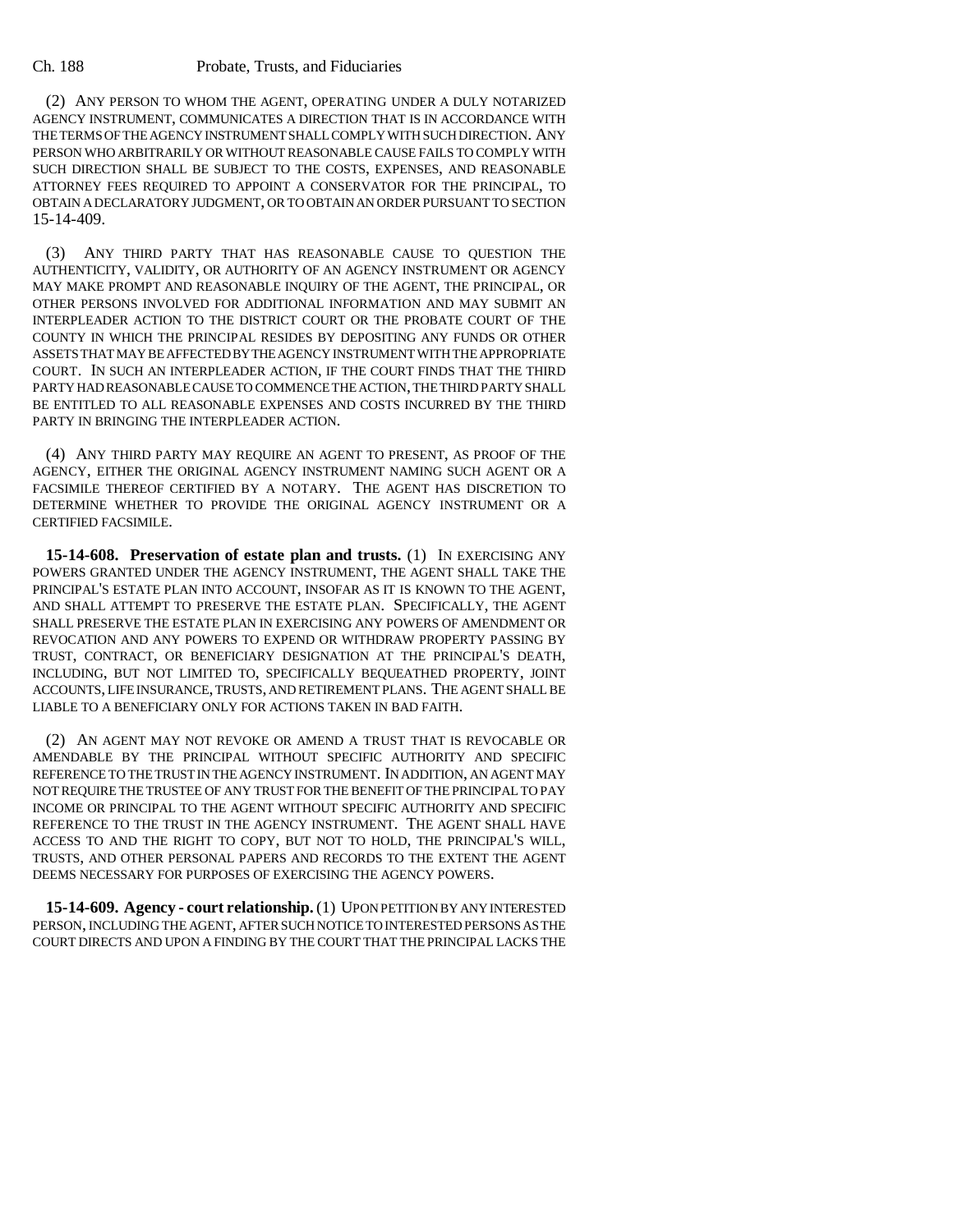CAPACITY TO CONTROL OR REVOKE THE AGENCY INSTRUMENT:

(a) IF THE COURT FINDS THAT THE AGENT IS NOT ACTING FOR THE BENEFIT OF THE PRINCIPAL IN ACCORDANCE WITH THE TERMS OF THE AGENCY INSTRUMENT OR THAT THE AGENT'S ACTION OR INACTION HAS CAUSED OR THREATENS SUBSTANTIAL HARM TO THE PRINCIPAL'S PERSON OR PROPERTY IN A MANNER NOT AUTHORIZED OR INTENDED BY THE PRINCIPAL, THE COURT MAY ORDER A GUARDIAN OF THE PRINCIPAL'S PERSON OR A CONSERVATOR OF THE PRINCIPAL'S ESTATE, OR BOTH, TO EXERCISE ANY POWERS OF THE PRINCIPAL UNDER THE AGENCY INSTRUMENT, INCLUDING THE POWER TO REVOKE THE AGENCY, OR MAY ENTER SUCH OTHER ORDERS WITHOUT APPOINTMENT OF A GUARDIAN OR CONSERVATOR AS THE COURT DEEMS NECESSARY TO PROVIDE FOR THE BEST INTERESTS OF THE PRINCIPAL; OR

(b) IF THE COURT FINDS THAT THE AGENCY INSTRUMENT REQUIRES INTERPRETATION, THE COURT MAY CONSTRUE THE AGENCY INSTRUMENT AND INSTRUCT THE AGENT TO ACT IN ACCORDANCE WITH ITS CONSTRUCTION; EXCEPT THAT THE COURT MAY NOT AMEND THE AGENCY INSTRUMENT. A COURT MAY ORDER A GUARDIAN OR CONSERVATOR, OR BOTH, TO EXERCISE POWERS OF THE PRINCIPAL UNDER THE AGENCY INSTRUMENT.

(2) PROCEEDINGS UNDER THIS SECTION SHALL BE COMMENCED IN THE COURT WHERE THE GUARDIAN OR CONSERVATOR WAS APPOINTED. IF NO COLORADO GUARDIAN OR CONSERVATOR HAS BEEN APPOINTED, PROCEEDINGS SHALL BE COMMENCED IN THE COUNTY WHERE THE PRINCIPAL RESIDES. IF THE PRINCIPAL DOES NOT RESIDE IN COLORADO, PROCEEDINGS MAY BE COMMENCED IN ANY COUNTY IN THE STATE.

(3) (a) IF A GUARDIAN OR CONSERVATOR IS APPOINTED FOR THE PRINCIPAL, THE AGENT SHALL CONSULT WITH THE GUARDIAN OR CONSERVATOR DURING THE CONTINUANCE OF THE APPOINTMENT ON MATTERS CONCERNING THE PRINCIPAL'S FINANCIAL AFFAIRS.

(b) A CONSERVATOR HAS THE SAME POWER TO REVOKE, SUSPEND, OR TERMINATE ALL OR ANY PART OF THE POWER OF ATTORNEY OR AGENCY INSTRUMENT AS IT RELATES TO FINANCIAL MATTERS AS THE PRINCIPAL WOULD HAVE HAD IF THE PRINCIPAL WERE NOT DISABLED OR INCOMPETENT.

(c) SUBJECT TO ANY LIMITATION OR RESTRICTION INCLUDED IN THE LETTERS OF GUARDIANSHIP, A GUARDIAN HAS THE SAME POWER TO REVOKE, SUSPEND, OR TERMINATE ALL OR ANY PART OF THE POWER OF ATTORNEY OR AGENCY INSTRUMENT AS IT RELATES TO MATTERS CONCERNING THE PRINCIPAL'S PERSONAL CARE THAT THE PRINCIPAL WOULD HAVE HAD IF THE PRINCIPAL WERE NOT DISABLED OR INCOMPETENT, EXCEPT WITH RESPECT TO MEDICAL TREATMENT DECISIONS MADE BY AN AGENT PURSUANT TO SECTIONS 15-14-506 TO 15-14-509. THE EXCEPTION INCLUDED IN THIS PARAGRAPH (c) SHALL NOT PRECLUDE A COURT FROM REMOVING AN AGENT IN THE EVENT THE AGENT BECOMES INCAPACITATED OR IS UNWILLING OR UNABLE TO SERVE AS AN AGENT.

**15-14-610. Statutory form agent's affidavit regarding power of attorney.** (1) THE FORM SPECIFIED IN SUBSECTION (2) OF THIS SECTION SHALL BE KNOWN AS THE "STATUTORY AGENT'S AFFIDAVIT REGARDING POWER OF ATTORNEY" AND MAY BE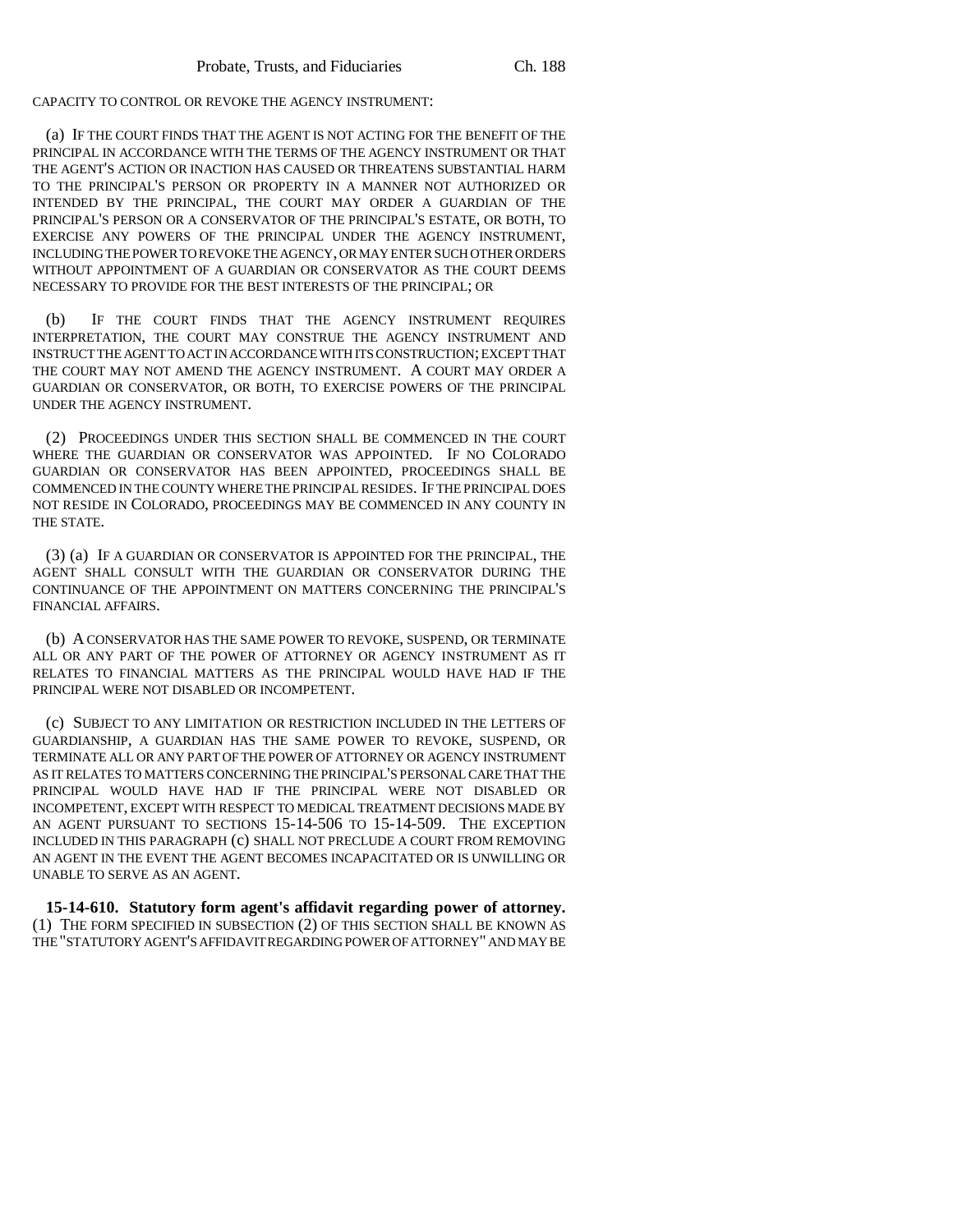USED TO ASSURE THAT AN AGENT'S AUTHORITY UNDER AN AGENCY INSTRUMENT HAS NOT BEEN ALTERED OR TERMINATED. AN AGENT'S AFFIDAVIT IN SUBSTANTIALLY THE FOLLOWING FORM SHALL HAVE THE MEANING AND EFFECT PRESCRIBED IN THIS PART 6. NOTHING IN THIS PART 6 SHALL INVALIDATE OR BAR THE USE OF ANY OTHER OR DIFFERENT FORM OF AGENT AFFIDAVIT.

(2) THE STATUTORY AGENT'S AFFIDAVIT REGARDING POWER OF ATTORNEY SHALL BE IN SUBSTANTIALLY THE FOLLOWING FORM:

COLORADO AGENT'S AFFIDAVIT REGARDING POWER OF ATTORNEY

) SS.  $\begin{array}{c} \text{COUNTY OF} \\ \hline \end{array}$ 

I, \_\_\_\_\_\_\_\_\_\_\_\_\_\_\_\_\_\_\_\_\_\_\_\_\_\_\_\_\_\_, WHOSE ADDRESS IS \_\_\_\_\_\_\_\_\_\_\_\_\_\_\_\_\_\_\_\_\_\_\_\_\_\_\_\_\_\_\_\_\_\_\_\_\_\_\_\_, OF LAWFUL AGE, PURSUANT TO SECTIONS 15-1-1302, 15-14-501, AND 15-14-502, COLORADO REVISED STATUTES, STATE UPON MY OATH THAT I AM THE ATTORNEY-IN-FACT AND AGENT FOR THE POWER OF ATTORNEY DATED AND A COPY OF WHICH IS ATTACHED HERETO AND DATED LETTER AND A COPY OF WHICH IS ATTACHED HERETO AND INCORPORATED HEREIN BY THIS REFERENCE, THAT AS OF THIS DATE I HAVE NO ACTUAL KNOWLEDGE OF THE [REVOCATION OR\*] TERMINATION OF THE POWER OF ATTORNEY BY ANY ACT OF THE PRINCIPAL, OR BY THE DEATH,[DISABILITY, OR INCOMPETENCE\*] OF THE PRINCIPAL, THAT MY AUTHORITY HAS NOT BEEN TERMINATED BY A DECREE OF DISSOLUTION OF MARRIAGE OR LEGAL SEPARATION, AND THAT TO THE BEST OF MY KNOWLEDGE THE POWER OF ATTORNEY HAS NOT BEEN SO TERMINATED AND REMAINS VALID, IN FULL FORCE AND EFFECT.

DATED: \_\_\_\_\_\_\_\_\_\_\_\_\_\_\_\_\_ \_\_\_\_\_\_\_\_\_\_\_\_\_\_\_\_\_\_\_\_\_\_\_\_\_\_\_\_\_\_

ATTORNEY-IN-FACT

THE FOREGOING AFFIDAVIT WAS SUBSCRIBED AND SWORN TO BEFORE ME ON \_\_\_\_\_\_\_\_\_\_\_\_\_, 19\_\_\_, BY \_\_\_\_\_\_\_\_\_\_\_\_\_\_\_\_\_\_\_\_\_\_\_\_\_\_\_\_\_\_\_, AGENT. WITNESS MY HAND AND OFFICIAL SEAL. MY COMMISSION EXPIRES:

 $[SEAL]$ 

\_\_\_\_\_\_\_\_\_\_\_\_\_\_\_\_\_

NOTARY PUBLIC

\*STRIKE "REVOCATION OR" AND "DISABILITY OR INCOMPETENCE" IF THE POWER OF ATTORNEY IS DURABLE AND THE PRINCIPAL IS DISABLED OR INCOMPETENT.

**15-14-611. Applicability of part.** THIS PART 6 DOES NOT IN ANY WAY INVALIDATE ANY AGENCY OR POWER OF ATTORNEY EXECUTED OR ANY ACT OF ANY AGENT, GUARDIAN, OR CONSERVATOR DONE OR AFFECT ANY CLAIM, RIGHT, OR REMEDY THAT ACCRUED PRIOR TO THE EFFECTIVE DATE OF THIS PART 6.

**SECTION 2.** 15-1-1301, Colorado Revised Statutes, 1987 Repl. Vol., as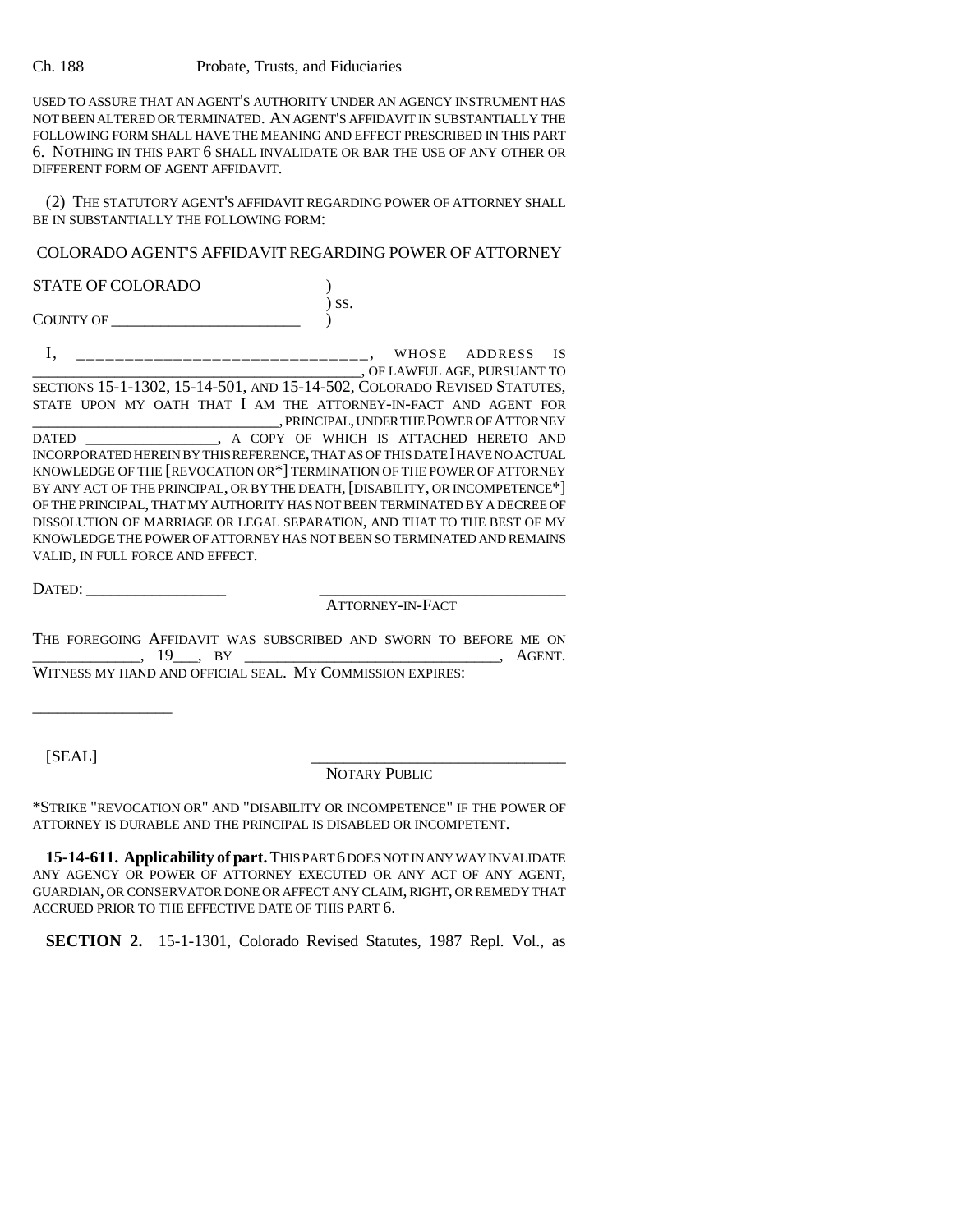amended, is REPEALED AND REENACTED, WITH AMENDMENTS, to read:

**15-1-1301. Legislative declaration - purpose - short title.** (1) THE GENERAL ASSEMBLY HEREBY FINDS, DETERMINES, AND DECLARES THAT:

(a) THE PUBLIC INTEREST REQUIRES A STANDARD FORM OF POWER OF ATTORNEY THAT AN INDIVIDUAL MAY USE TO AUTHORIZE AN AGENT TO ACT FOR THE INDIVIDUAL IN DEALING WITH THE INDIVIDUAL'S PROPERTY AND FINANCIAL AND OTHER AFFAIRS;

(b) A STATUTORY FORM OFFERING A SET OF OPTIONAL POWERS IS NECESSARY TO ENABLE THE INDIVIDUAL TO DESIGN THE POWER OF ATTORNEY BEST SUITED TO THE INDIVIDUAL'S NEEDS IN A SIMPLE FASHION AND BE ASSURED THAT THE AGENT'S AUTHORITY WILL BE HONORED BY ANY THIRD PARTY WITH WHOM THE AGENT DEALS, REGARDLESS OF THE PHYSICAL OR MENTAL CONDITION OF THE PRINCIPAL AT THE TIME THE POWER IS EXERCISED;

(c) WHEN ANY PERSON CREATES A POWER OF ATTORNEY USING SUBSTANTIALLY THE FORM SET FORTH IN SECTION 15-1-1302, ANY THIRD PARTY MAY RELY IN GOOD FAITH ON THE ACTS OF THE AGENT WITHIN THE SCOPE OF THE POWER OF ATTORNEY WITHOUT FEAR OF LIABILITY TO THE PRINCIPAL. HOWEVER, THE FORM SET FORTH IN SECTION 15-1-1302 IS NOT EXCLUSIVE, AND PERSONS MAY USE OTHER FORMS OF POWER OF ATTORNEY.

(2) THIS PART 13 SHALL BE KNOWN AND MAY BE CITED AS THE "UNIFORM STATUTORY FORM POWER OF ATTORNEY ACT".

**SECTION 3.** 15-1-1302 (1), Colorado Revised Statutes, 1987 Repl. Vol., as amended, is REPEALED AND REENACTED, WITH AMENDMENTS, to read:

**15-1-1302. Statutory form of power of attorney.** (1) **Form.** (a) THE FORM SET FORTH IN PARAGRAPH (b) OF THIS SUBSECTION (1) MAY BE KNOWN AS THE "STATUTORY POWER OF ATTORNEY FOR PROPERTY" AND MAY BE USED TO GRANT AN AGENT POWERS WITH RESPECT TO PROPERTY AND FINANCIAL AND OTHER MATTERS OF THE PRINCIPAL. WHEN A POWER OF ATTORNEY IN SUBSTANTIALLY THE FORM SET FORTH IN PARAGRAPH (b) OF THIS SUBSECTION (1) IS USED, INCLUDING THE NOTICE PARAGRAPHS IN CAPITAL LETTERS AT THE BEGINNING OF THE FORM AND THE NOTARIZED FORM OF ACKNOWLEDGMENT AT THE END OF THE FORM, IT SHALL HAVE THE MEANING AND EFFECT PRESCRIBED IN THIS PART 13. THE ISSUE OF WHETHER A POWER OF ATTORNEY MEETS THE REQUIREMENTS OF A STATUTORY POWER OF ATTORNEY FOR PROPERTY SHALL NOT BE AFFECTED IF ONE OR MORE OF THE CATEGORIES OF OPTIONAL POWERS LISTED IN THE FORM ARE WITHHELD OR IF THE FORM INCLUDES SPECIFIC LIMITATIONS ON OR ADDITIONS TO THE AGENT'S POWERS, AS PERMITTED BY THE FORM. NOTHING IN THIS PART 13 SHALL INVALIDATE OR BAR ANY PRINCIPAL'S USE OF ANY OTHER OR DIFFERENT FORM OF POWER OF ATTORNEY FOR PROPERTY. ANY NONSTATUTORY POWER OF ATTORNEY FOR PROPERTY MUST BE EXECUTED BY THE PRINCIPAL AND MUST DESIGNATE THE AGENT AND THE AGENT'S POWERS, BUT NEED NOT BE ACKNOWLEDGED OR CONFORM IN ANY OTHER RESPECT TO THE STATUTORY POWER OF ATTORNEY FOR PROPERTY.

(b) THE FOLLOWING STATUTORY POWER OF ATTORNEY FOR PROPERTY FORM IS LEGALLY SUFFICIENT: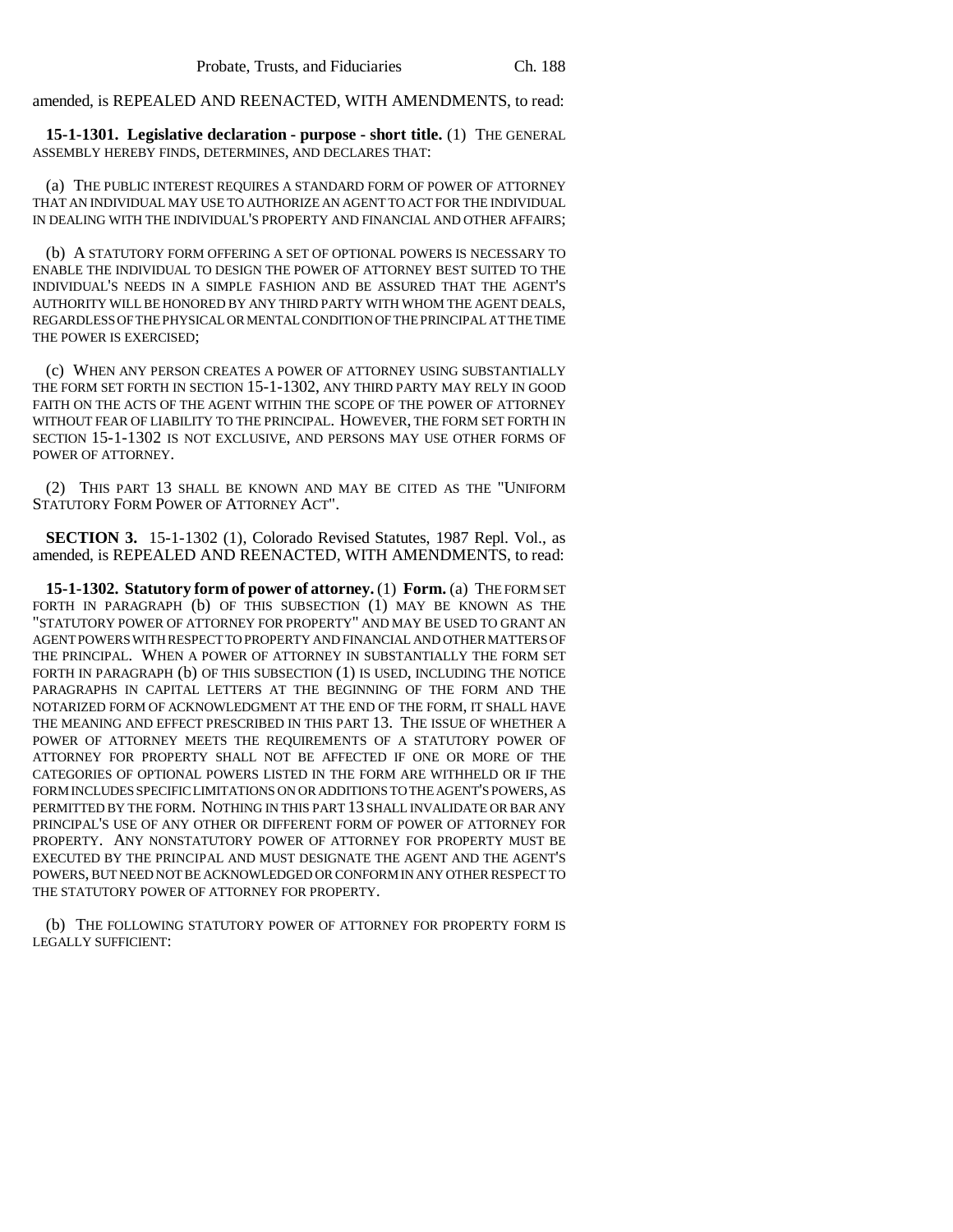# COLORADO STATUTORY POWER OF ATTORNEY FOR PROPERTY

NOTICE: UNLESS YOU LIMIT THE POWER IN THIS DOCUMENT, THIS DOCUMENT GIVES YOUR AGENT THE POWER TO ACT FOR YOU, WITHOUT YOUR CONSENT, IN ANY WAY THAT YOU COULD ACT FOR YOURSELF. THE POWERS GRANTED BY THIS DOCUMENT ARE BROAD ANDSWEEPING. THEYAREEXPLAINEDINTHE"UNIFORMSTATUTORY FORM POWER OF ATTORNEY ACT", PART 13 OF ARTICLE 1 OF TITLE 15, COLORADO REVISED STATUTES, AND PART 6 OF ARTICLE 14 OF TITLE 15, COLORADO REVISED STATUTES. IF YOU HAVE ANY QUESTIONS ABOUT THESE POWERS, OBTAIN COMPETENT LEGAL ADVICE. THIS DOCUMENT DOES NOT AUTHORIZE ANYONE TO MAKE MEDICAL OR OTHER HEALTH-CARE DECISIONS FOR YOU. YOU MAY REVOKE THIS POWER OF ATTORNEY IF YOU LATER WISH TO DO SO.

THEPURPOSEOFTHISPOWEROFATTORNEYISTOGIVETHEPERSON YOUDESIGNATE (YOUR"AGENT") BROAD POWERSTO HANDLE YOUR PROPERTY AND AFFAIRS, WHICH MAY INCLUDE POWERS TO PLEDGE, SELL,OROTHERWISEDISPOSEOFANYREALORPERSONALPROPERTY WITHOUT ADVANCE NOTICE TO YOU OR APPROVAL BY YOU. THIS FORM DOES NOT IMPOSE A DUTY ON YOUR AGENT TO EXERCISE GRANTEDPOWERS;BUTWHENPOWERSAREEXERCISED,YOURAGENT MUSTUSEDUECARETOACTFORYOURBENEFITANDINACCORDANCE WITH THE PROVISIONS OF THIS FORM AND MUST KEEP A RECORD OF RECEIPTS, DISBURSEMENTS, AND SIGNIFICANT ACTIONS TAKEN AS AGENT. YOUMAY NAME SUCCESSOR AGENTS UNDERTHISFORMBUT NOTCO-AGENTS. UNTILYOUREVOKE THIS POWER OF ATTORNEY OR A COURT ACTING ON YOUR BEHALF TERMINATES IT, YOUR AGENT MAY EXERCISE THE POWERS GIVEN HERE THROUGHOUT YOUR LIFETIME, EVEN AFTER YOU MAY BECOME DISABLED, UNLESS YOU EXPRESSLY LIMIT THE DURATION OF THIS POWER IN THE MANNER PROVIDED BELOW.

YOUMAYHAVEOTHERRIGHTSORPOWERSUNDERCOLORADOLAW NOT SPECIFIED IN THIS FORM.

I, \_\_\_\_\_\_\_\_\_\_\_\_\_\_\_\_\_\_\_\_\_\_\_\_\_\_\_\_\_\_\_\_\_\_\_\_\_\_\_\_\_\_\_\_, (INSERT YOUR FULL NAME AND ADDRESS), APPOINT NAME AND ADDRESS OF THE PERSON APPOINTED) AS MY AGENT (ATTORNEY-IN-FACT) TO ACT FOR ME IN ANY LAWFUL WAY WITH RESPECT TO THE FOLLOWING INITIALED SUBJECTS:

TO GRANT ONE OR MORE OFTHE FOLLOWING POWERS,INITIALTHE LINE IN FRONT OF EACH POWER YOU ARE GRANTING. TO WITHHOLD A POWER, DO NOT INITIAL THE LINE IN FRONT OF IT. YOU MAY, BUT NEED NOT, CROSS OUT EACH POWER WITHHELD.

# INITIAL

(A) REAL PROPERTY TRANSACTIONS (WHEN PROPERLY RECORDED). (B) TANGIBLE PERSONAL PROPERTY TRANSACTIONS.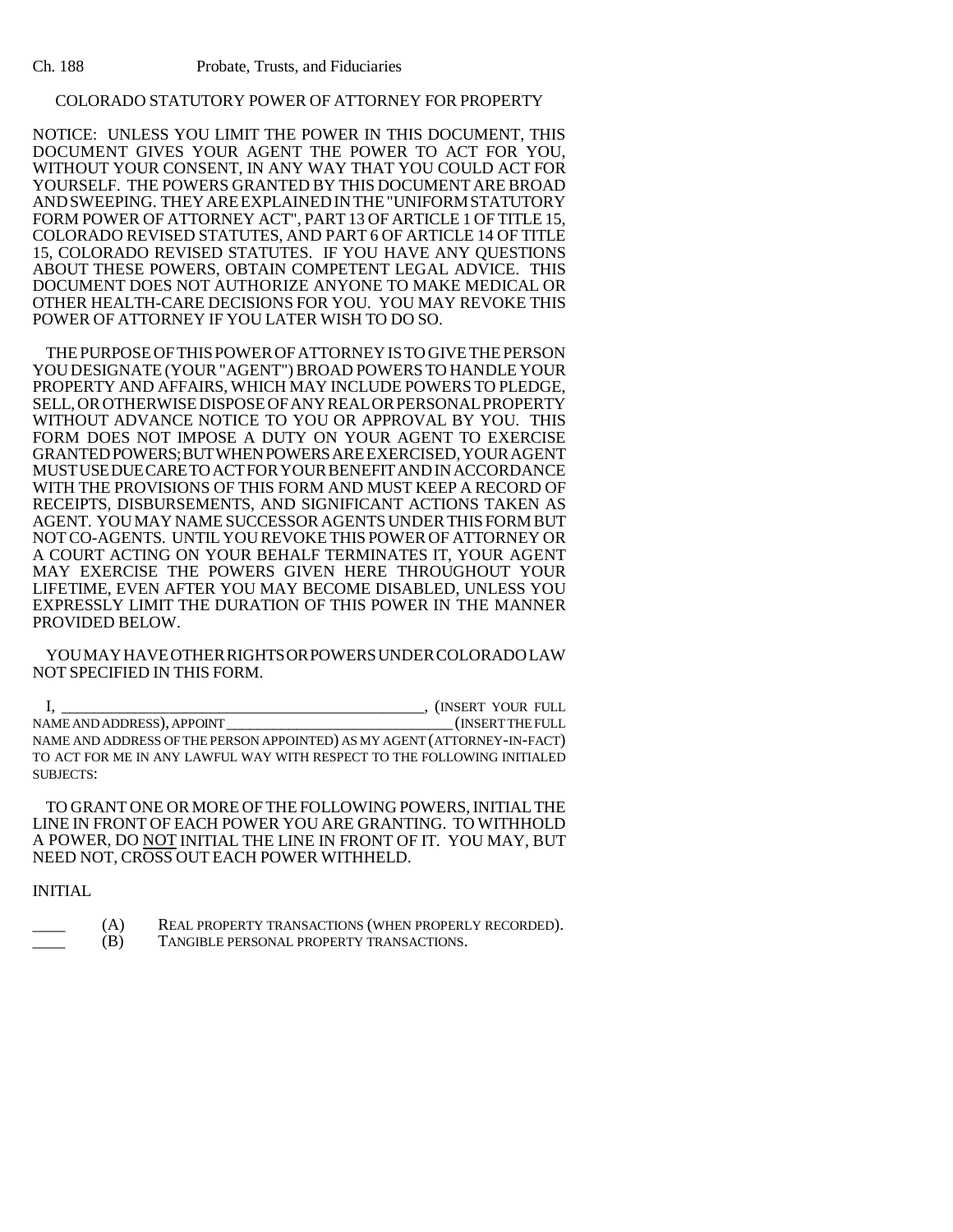(C) STOCK AND BOND TRANSACTIONS.<br>(D) COMMODITY AND OPTION TRANSAC

- 
- (E) BANKING AND OTHER FINANCIAL INSTITUTION TRANSACTIONS.<br>(F) BUSINESS OPERATING TRANSACTIONS.
- BUSINESS OPERATING TRANSACTIONS.
- \_\_\_\_ (G) INSURANCE AND ANNUITY TRANSACTIONS.
- \_\_\_\_ (H) ESTATE, TRUST, AND OTHER BENEFICIARY TRANSACTIONS.
- (I) CLAIMS AND LITIGATION.<br>(J) PERSONAL AND FAMILY M
- PERSONAL AND FAMILY MAINTENANCE.
- (D) COMMODITY AND OPTION TRANSACTIONS.<br>
(E) BANKING AND OTHER FINANCIAL INSTITUT<br>
(F) BUSINESS OPERATING TRANSACTIONS.<br>
(G) INSURANCE AND ANNUITY TRANSACTIONS.<br>
(H) ESTATE, TRUST, AND OTHER BENEFICIARY<br>
(I) CLAIMS AND LITI (K) BENEFITS FROM SOCIAL SECURITY, MEDICARE, MEDICAID, OR OTHER GOVERNMENTAL PROGRAMS OR MILITARY SERVICE.<br>
(L) RETIREMENT PLAN TRANSACTIONS.<br>
(M) TAX MATTERS. OTHER GOVERNMENTAL PROGRAMS OR MILITARY SERVICE. \_\_\_\_ (L) RETIREMENT PLAN TRANSACTIONS.
	- (M) TAX MATTERS.

UNLESS YOU DIRECT OTHERWISE, THIS POWER OF ATTORNEY IS EFFECTIVE IMMEDIATELY AND WILL CONTINUE UNTIL IT IS REVOKED ORTERMINATEDASSPECIFIEDBELOW. STRIKETHROUGHANDWRITE YOURINITIALSTOTHELEFTOFTHEFOLLOWINGSENTENCEIFYOUDO NOTWANTTHIS POWER OF ATTORNEY TO CONTINUE IFYOUBECOME DISABLED, INCAPACITATED, OR INCOMPETENT.

1. ( ) THIS POWER OF ATTORNEY WILL CONTINUE TO BE EFFECTIVE EVEN THOUGH I BECOME DISABLED, INCAPACITATED, OR INCOMPETENT.

YOU MAY INCLUDE ADDITIONS TO AND LIMITATIONS ON THE AGENT'S POWERS IN THIS POWER OF ATTORNEY IF THEY ARE SPECIFICALLY DESCRIBED BELOW.

2. THE POWERS GRANTED ABOVE SHALL NOT INCLUDE THE FOLLOWING POWERS OR SHALL BE MODIFIED OR LIMITED IN THE FOLLOWING MANNER (HERE YOU MAY INCLUDE ANY SPECIFIC LIMITATIONS YOU DEEM APPROPRIATE, SUCH AS A PROHIBITION OF OR CONDITIONS ON THE SALE OF PARTICULAR STOCK OR REAL ESTATE OR SPECIAL RULES REGARDING BORROWING BY THE AGENT):

\_\_\_\_\_\_\_\_\_\_\_\_\_\_\_\_\_\_\_\_\_\_\_\_\_\_\_\_\_\_\_\_\_\_\_\_\_\_\_\_\_\_\_\_\_\_\_\_\_\_\_\_\_\_\_\_\_\_\_\_\_\_\_\_ \_\_\_\_\_\_\_\_\_\_\_\_\_\_\_\_\_\_\_\_\_\_\_\_\_\_\_\_\_\_\_\_\_\_\_\_\_\_\_\_\_\_\_\_\_\_\_\_\_\_\_\_\_\_\_\_\_\_\_\_\_\_\_\_ \_\_\_\_\_\_\_\_\_\_\_\_\_\_\_\_\_\_\_\_\_\_\_\_\_\_\_\_\_\_\_\_\_\_\_\_\_\_\_\_\_\_\_\_\_\_\_\_\_\_\_\_\_\_\_\_\_\_\_\_\_\_

3. IN ADDITION TO THE POWERS GRANTED ABOVE, I GRANT MY AGENT THE FOLLOWING POWERS (HERE YOU MAY ADD ANY OTHER DELEGABLE POWERS, SUCH AS THE POWER TO MAKE GIFTS, EXERCISE POWERS OF APPOINTMENT, NAME OR CHANGE BENEFICIARIES OR JOINT TENANTS, OR REVOKE OR AMEND ANY TRUST SPECIFICALLY REFERRED TO BELOW):

\_\_\_\_\_\_\_\_\_\_\_\_\_\_\_\_\_\_\_\_\_\_\_\_\_\_\_\_\_\_\_\_\_\_\_\_\_\_\_\_\_\_\_\_\_\_\_\_\_\_\_\_\_\_\_\_\_\_\_\_\_\_\_\_ \_\_\_\_\_\_\_\_\_\_\_\_\_\_\_\_\_\_\_\_\_\_\_\_\_\_\_\_\_\_\_\_\_\_\_\_\_\_\_\_\_\_\_\_\_\_\_\_\_\_\_\_\_\_\_\_\_\_\_\_\_\_\_\_ \_\_\_\_\_\_\_\_\_\_\_\_\_\_\_\_\_\_\_\_\_\_\_\_\_\_\_\_\_\_\_\_\_\_\_\_\_\_\_\_\_\_\_\_\_\_\_\_\_\_\_\_\_\_\_\_\_\_\_\_\_\_

4. SPECIAL INSTRUCTIONS. ON THE FOLLOWING LINES YOU MAY GIVE SPECIAL INSTRUCTIONS TO YOUR AGENT:

\_\_\_\_\_\_\_\_\_\_\_\_\_\_\_\_\_\_\_\_\_\_\_\_\_\_\_\_\_\_\_\_\_\_\_\_\_\_\_\_\_\_\_\_\_\_\_\_\_\_\_\_\_\_\_\_\_\_\_\_\_\_\_\_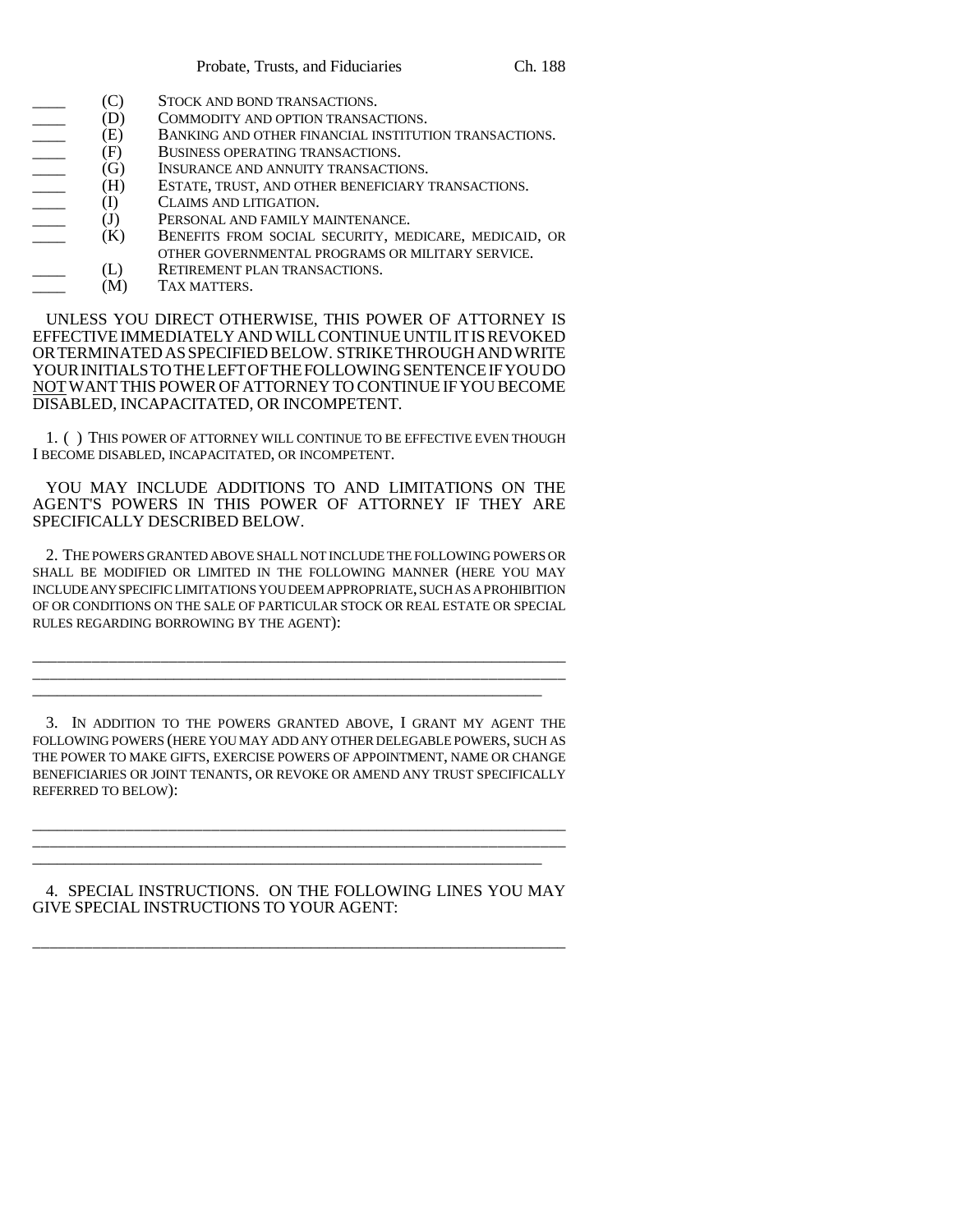\_\_\_\_\_\_\_\_\_\_\_\_\_\_\_\_\_\_\_\_\_\_\_\_\_\_\_\_\_\_\_\_\_\_\_\_\_\_\_\_\_\_\_\_\_\_\_\_\_\_\_\_\_\_\_\_\_\_\_\_\_\_\_\_ \_\_\_\_\_\_\_\_\_\_\_\_\_\_\_\_\_\_\_\_\_\_\_\_\_\_\_\_\_\_\_\_\_\_\_\_\_\_\_\_\_\_\_\_\_\_\_\_\_\_\_\_\_\_\_\_\_\_\_\_\_\_

YOUR AGENT WILL BE ENTITLED TO REIMBURSEMENT FOR ALL REASONABLEEXPENSESINCURREDINACTINGUNDERTHISPOWEROF ATTORNEY. STRIKE THROUGH AND INITIAL THE NEXT SENTENCE IF YOU DO NOT WANT YOUR AGENT TO ALSO BE ENTITLED TO REASONABLE COMPENSATION FOR SERVICES AS AGENT.

5. ( ) MY AGENT IS ENTITLED TO REASONABLE COMPENSATION FOR SERVICES RENDERED AS AGENT UNDER THIS POWER OF ATTORNEY.

THIS POWER OF ATTORNEY MAY BE AMENDED IN ANY MANNER OR REVOKED BY YOU AT ANY TIME. ABSENT AMENDMENT OR REVOCATION, THE AUTHORITY GRANTED IN THIS POWER OF ATTORNEY IS EFFECTIVE WHEN THIS POWER OF ATTORNEY IS SIGNED AND CONTINUES IN EFFECT UNTIL YOUR DEATH, UNLESS YOU MAKE A LIMITATION ON DURATION BY COMPLETING THE FOLLOWING:

6. THIS POWER OF ATTORNEY TERMINATES ON  $\blacksquare$  (INSERT A FUTURE DATE OR EVENT, SUCH AS COURT DETERMINATION OF YOUR DISABILITY, WHEN YOU WANT THIS POWER TO TERMINATE PRIOR TO YOUR DEATH).

BY RETAINING THE FOLLOWING PARAGRAPH, YOU MAY, BUT ARE NOT REQUIRED TO, NAME YOUR AGENT AS GUARDIAN OF YOUR PERSON OR CONSERVATOR OF YOUR PROPERTY, OR BOTH, IF A COURT PROCEEDING IS BEGUN TO APPOINT A GUARDIAN OR CONSERVATOR, OR BOTH, FOR YOU. THE COURT WILL APPOINT YOUR AGENT AS GUARDIAN OR CONSERVATOR, OR BOTH, IF THE COURT FINDS THAT SUCH APPOINTMENT WILL SERVE YOUR BEST INTERESTS AND WELFARE. STRIKE THROUGH AND INITIAL PARAGRAPH 7 IF YOU DO NOTWANTYOURAGENTTOACTASGUARDIANORCONSERVATOR,OR BOTH.

7. ( ) IF A GUARDIAN OF MY PERSON OR A CONSERVATOR FOR MY PROPERTY, OR BOTH, ARE TO BE APPOINTED, I NOMINATE THE AGENT ACTING UNDER THIS POWER OF ATTORNEY AS SUCH GUARDIAN OR CONSERVATOR, OR BOTH, TO SERVE WITHOUT BOND OR SECURITY.

IF YOU WISH TO NAME SUCCESSOR AGENTS, INSERT THE NAME AND ADDRESS OF ANY SUCCESSOR AGENT IN THE FOLLOWING PARAGRAPH:

8. IF ANY AGENT NAMED BY ME SHALL DIE, BECOME INCAPACITATED, RESIGN, OR REFUSE TO ACCEPT THE OFFICE OF AGENT, I NAME THE FOLLOWING EACH TO ACT ALONE AND SUCCESSIVELY, IN THE ORDER NAMED, AS SUCCESSOR TO SUCH AGENT:

FOR PURPOSES OF THIS PARAGRAPH 8, A PERSON IS CONSIDERED TO BE INCAPACITATED

\_\_\_\_\_\_\_\_\_\_\_\_\_\_\_\_\_\_\_\_\_\_\_\_\_\_\_\_\_\_\_\_\_\_\_\_\_\_\_\_\_\_\_\_\_\_\_\_\_\_\_\_\_\_\_\_\_\_\_\_\_\_\_\_ \_\_\_\_\_\_\_\_\_\_\_\_\_\_\_\_\_\_\_\_\_\_\_\_\_\_\_\_\_\_\_\_\_\_\_\_\_\_\_\_\_\_\_\_\_\_\_\_\_\_\_\_\_\_\_\_\_\_\_\_\_\_\_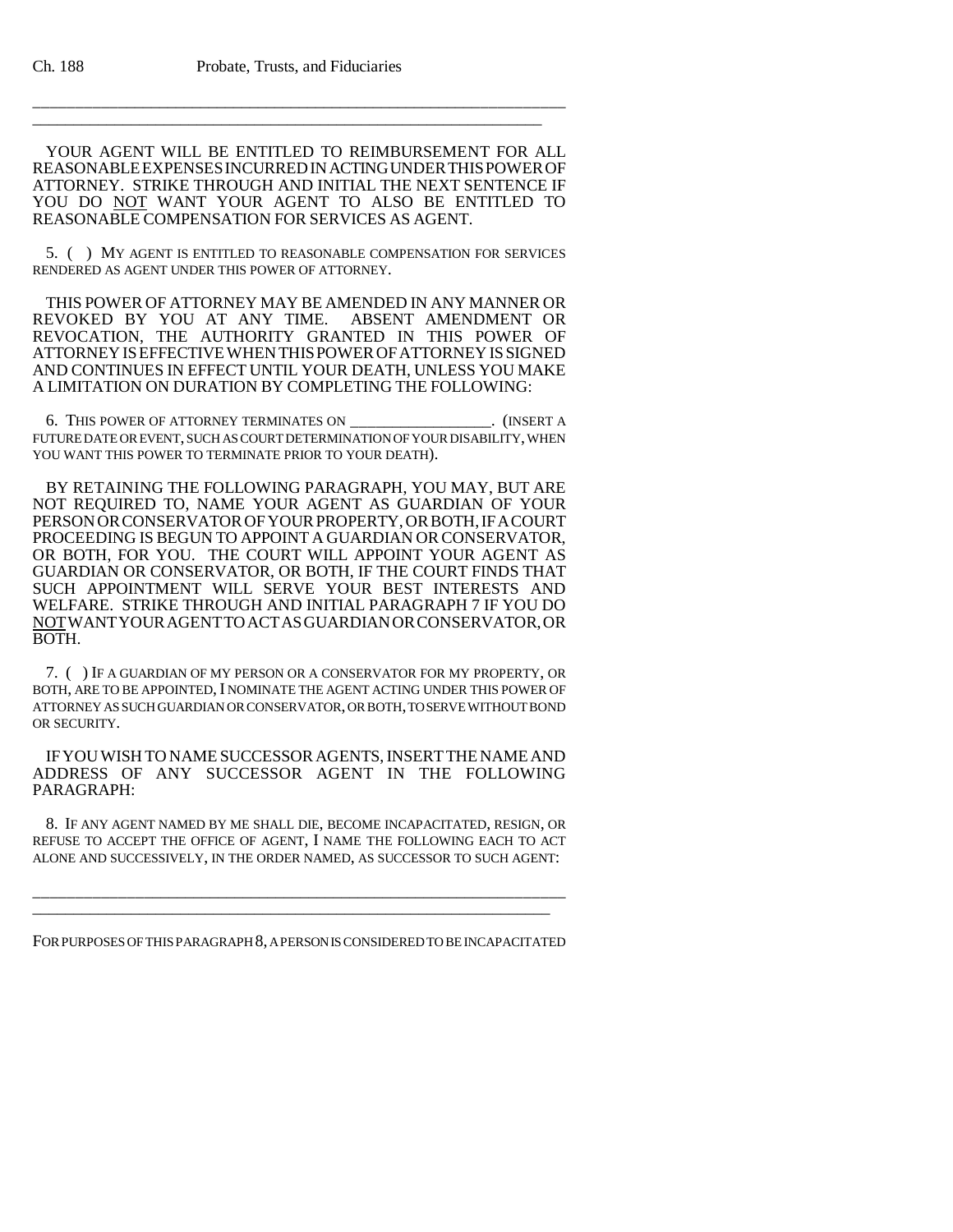IF AND WHILE THE PERSON IS A MINOR OR A PERSON ADJUDICATED INCAPACITATED OR IF THE PERSON IS UNABLE TO GIVE PROMPT AND INTELLIGENT CONSIDERATION TO BUSINESS MATTERS, AS CERTIFIED BY A LICENSED PHYSICIAN.

I AGREE THAT ANY THIRD PARTY WHO RECEIVES A COPY OF THIS DOCUMENT MAY ACT UNDER IT. REVOCATION OF THE POWER OF ATTORNEY IS NOT EFFECTIVE AS TO A THIRD PARTY UNTIL THE THIRD PARTY LEARNS OF THE REVOCATION. I AGREE TO INDEMNIFY THE THIRD PARTY FOR ANY CLAIMS THAT ARISE AGAINST THE THIRD PARTY BECAUSE OF RELIANCE ON THIS POWER OF ATTORNEY.

 $S$ IGNED ON  $\_\_\_\_\_\$ , 19 $\_\_\_\$ .

IF THERE IS ANYTHING ABOUT THIS FORM THAT YOU DO NOT UNDERSTAND, IT MAY BE IN YOUR BEST INTEREST TO CONSULT A COLORADO LAWYER RATHER THAN SIGN THIS FORM.

(YOUR SIGNATURE)

\_\_\_\_\_\_\_\_\_\_\_\_\_\_\_\_\_\_\_\_\_\_\_\_\_\_\_\_\_\_\_ (YOUR SOCIAL SECURITY NUMBER)

\_\_\_\_\_\_\_\_\_\_\_\_\_\_\_\_\_\_\_\_\_\_\_\_\_\_\_\_\_\_\_

YOUMAY,BUTARENOTREQUIRED TO,REQUESTYOUR AGENTAND SUCCESSOR AGENTS TO PROVIDE SPECIMEN SIGNATURES BELOW. IF YOU INCLUDE SPECIMEN SIGNATURES IN THIS POWER OF ATTORNEY, YOUMUSTCOMPLETETHECERTIFICATIONOPPOSITETHESIGNATURES OF THE AGENTS.

NOTICE TO AGENTS: BY EXERCISING POWERS UNDER THIS DOCUMENT,THEAGENTASSUMESTHEFIDUCIARYANDOTHERLEGAL RESPONSIBILITIES OF AN AGENT UNDER COLORADO LAW.

\_\_\_\_\_\_\_\_\_\_\_\_\_\_\_\_\_\_\_\_\_\_\_\_\_\_\_\_ \_\_\_\_\_\_\_\_\_\_\_\_\_\_\_\_\_\_\_\_\_\_\_\_\_\_\_\_\_\_\_\_\_

\_\_\_\_\_\_\_\_\_\_\_\_\_\_\_\_\_\_\_\_\_\_\_\_\_\_\_\_ \_\_\_\_\_\_\_\_\_\_\_\_\_\_\_\_\_\_\_\_\_\_\_\_\_\_\_\_\_\_\_\_\_

| SPECIMEN SIGNATURES OF AGENT | I CERTIFY THAT THE SIGNATURES    |
|------------------------------|----------------------------------|
| (AND SUCCESSORS)             | OF MY AGENT (AND SUCCESSORS) ARE |
|                              | CORRECT.                         |

AGENT PRINCIPAL

SUCCESSOR AGENT PRINCIPAL

\_\_\_\_\_\_\_\_\_\_\_\_\_\_\_\_\_\_\_\_\_\_\_\_\_\_\_\_ \_\_\_\_\_\_\_\_\_\_\_\_\_\_\_\_\_\_\_\_\_\_\_\_\_\_\_\_\_\_\_\_\_

SUCCESSOR AGENT PRINCIPAL

STATE OF COLORADO (1999)

COUNTY OF

THIS DOCUMENT WAS ACKNOWLEDGED BEFORE ME ON \_\_\_\_\_\_\_\_\_\_\_\_\_\_\_\_\_ (DATE) BY \_\_\_\_\_\_\_\_\_\_\_\_\_\_\_\_\_\_\_\_\_\_\_\_\_\_\_\_\_\_\_ (NAME OF PRINCIPAL). (, WHO CERTIFIES

) SS.